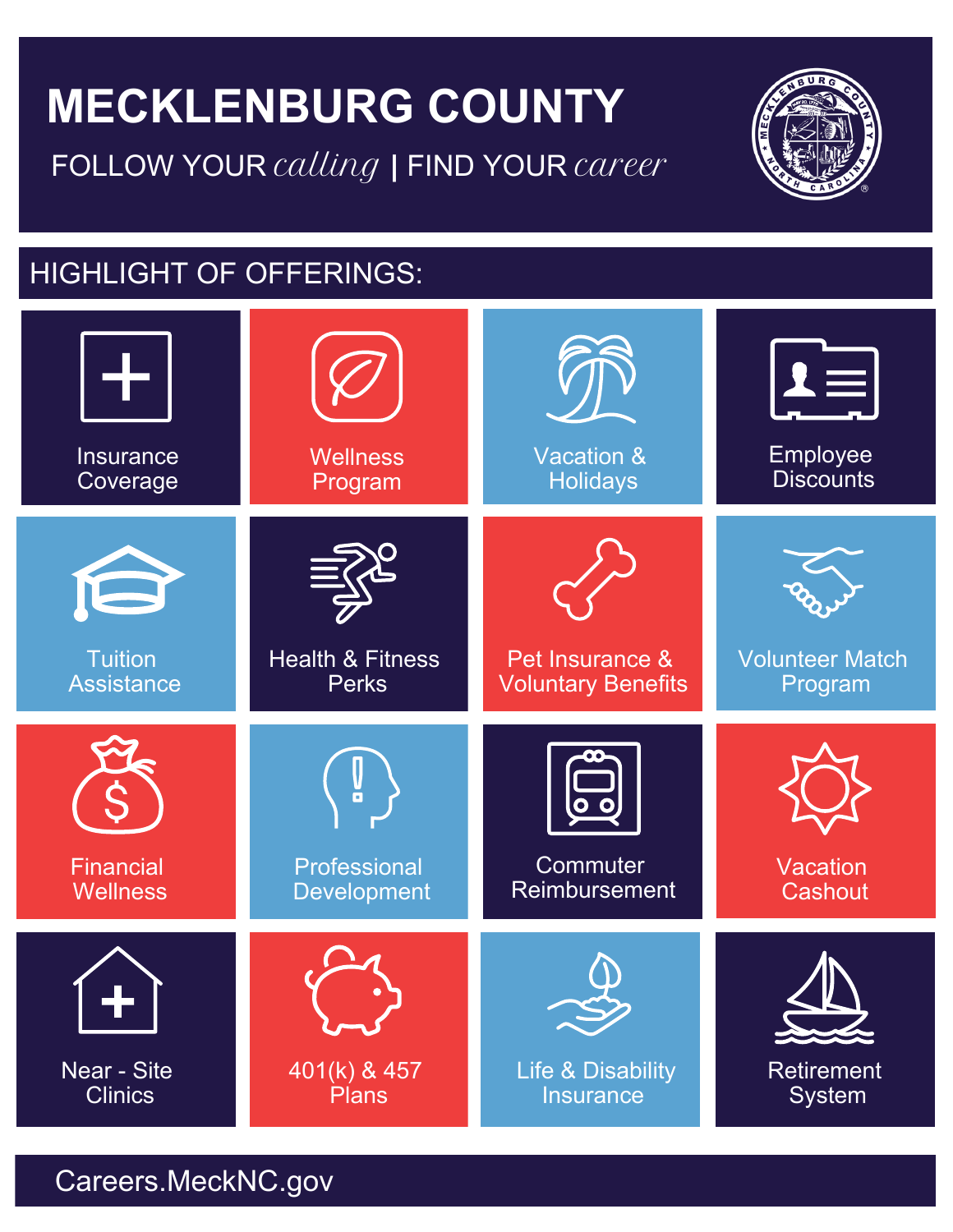- 
- Flexible Spending (FSA) and Health Savings Account (HSA)
- Pet Insurance
- Accident, Critical Care, Cancer, and Medical Bridge Insurance
- Holidays and Vacation Days
- $\bullet$  401(k) and 457 Plans
- NC Retirement System Pension Benefit
- Rewards and Recognition
- Employee Discount Program  $\bullet$
- Wellness Program
- Commuter Reimbursement
- Individual Development Plan (IDP)

### **Starting a Family**

- Medical, Dental, Vision and Pharmacy
- Flexible Spending (FSA) and Health Savings Account (HSA)
- Paid Family Leave
- 529 College Savings Plan
- Employee Assistance Program
- Teleworking and Compressed Workweek Arrangements\*

### **Planning for the Unexpected**

- Paid Family Leave
- Wellness Program
- Marathon Health Near Site Clinics
- Disability and Life Insurance
- Accident, Critical Care, Cancer, and Medical Bridge Insurance
- Employee Assistance Program
- Leave of Absences
- Teleworking and Compressed Workweek Arrangements\*
- Teledoc

# Starting at MeckCo **SUPPORTING YOUR** journey through life's • Medical, Dental, Vision and Pharmacy<br>• Flexible Spending (FSA) and Health **MAJOR MILESTONES**

### **Managing your Finances**

- Life and Disability Insurance
- Accident, Critical Care, Cancer, and Medical Bridge Insurance
- Flexible Spending Accounts (FSA) and Health Savings Account (HSA)
- Commuter Reimbursement
- 529 College Savings Plan
- Employee Assistance Program
- NC Retirement System
- 401(k) and 457 Plans
- Vacation Cash-Out

### **Navigating Development**



- Online Learning Management System
- LinkedIn Learning; Online Educational Site
- Personal/Professional Development and Learning
- Tuition Assistance
- Mentorship Program
- Individual Development Plan (IDP)
- Life Planning and Readiness Classes

### **Preparing for Retirement**

- NC Retirement System Pension Benefit
- $\bullet$  401(k) and 457 Plans
- Accident, Critical Care, Cancer, and Medical Bridge Insurance
- Health Savings Account
- Life Insurance
- Retiree Health Insurance and COBRA